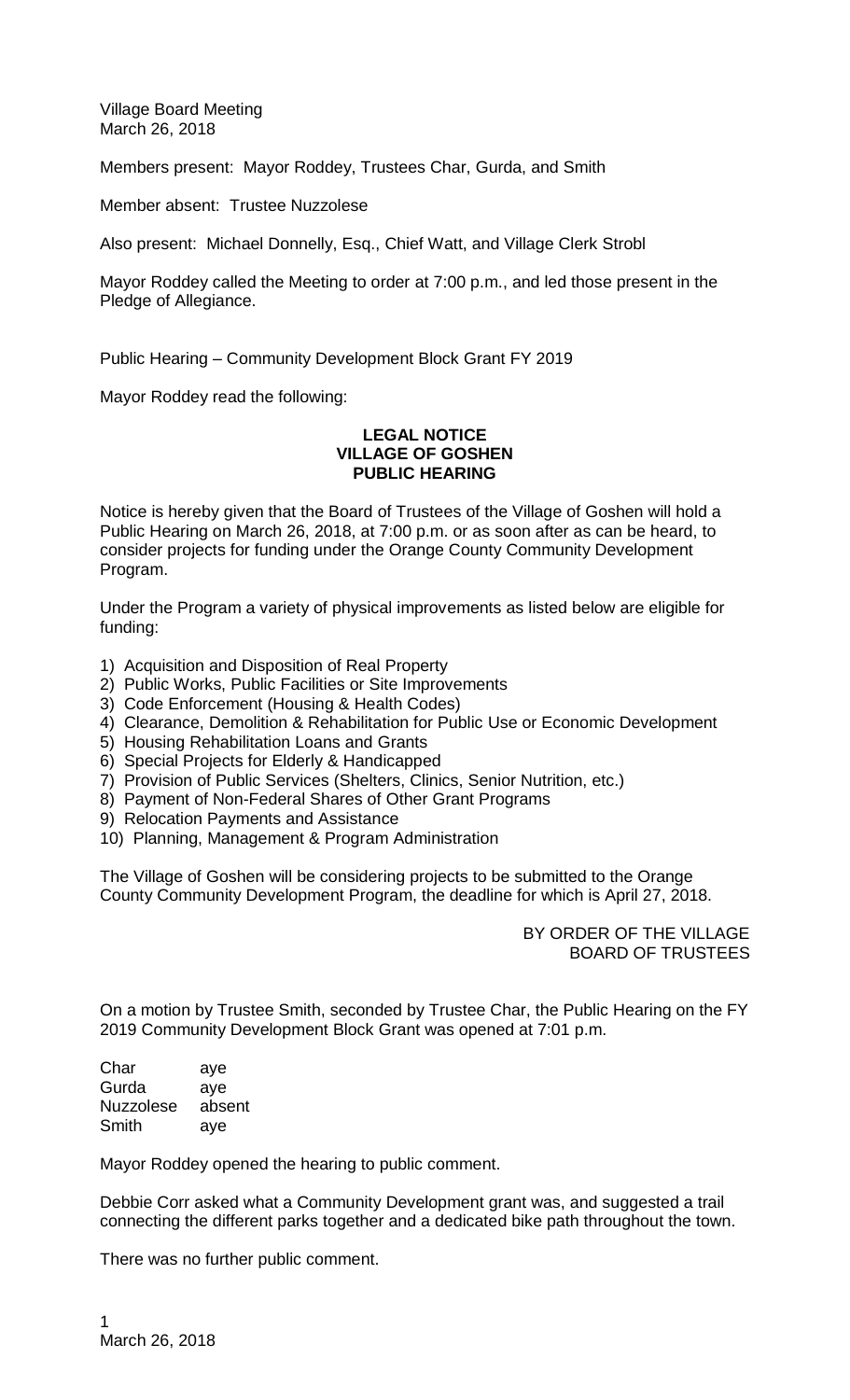On a motion by Trustee Gurda, seconded by Trustee Char, the Public Hearing was closed at 7:04 p.m.

Char aye Gurda aye Nuzzolese absent Smith aye

On a motion by Trustee Smith, seconded by Trustee Char, the Agenda was accepted with the following additions: Items of Business #6 - CPV Permit Revocation; and #7 -Memorandum of Understanding with Goshen Central School.

| Char             | aye    |
|------------------|--------|
| Gurda            | aye    |
| <b>Nuzzolese</b> | absent |
| Smith            | ave    |

On a motion by Trustee Gurda, seconded by Trustee Smith, the Minutes of the February 26, 2018 Village Board Meeting were accepted as submitted.

| Char             |        | abstain (absent on February 26, 2018) |
|------------------|--------|---------------------------------------|
| Gurda            | ave    |                                       |
| <b>Nuzzolese</b> | absent |                                       |
| Smith            | ave    |                                       |
| Roddey           | ave    |                                       |
|                  |        |                                       |

Items of Business

On a motion by Trustee Char, seconded by Trustee Smith, bills as examined by members of the Board were approved in accordance with Abstract 2017/2018 number 9, check numbers 13877 through 14004 in the amount of \$1,146,109.10.

| Char             | aye    |
|------------------|--------|
| Gurda            | aye    |
| <b>Nuzzolese</b> | absent |
| Smith            | aye    |

Trustee Gurda moved the following, which was seconded by Trustee Smith:

The Village Board of the Village of Goshen hereby schedules the Public Hearing on the proposed 2018/2019 budget for April 2, 2018, at 7:00 p.m. or as soon thereafter as may be heard.

Char aye Gurda aye<br>Nuzzolese absent Nuzzolese Smith aye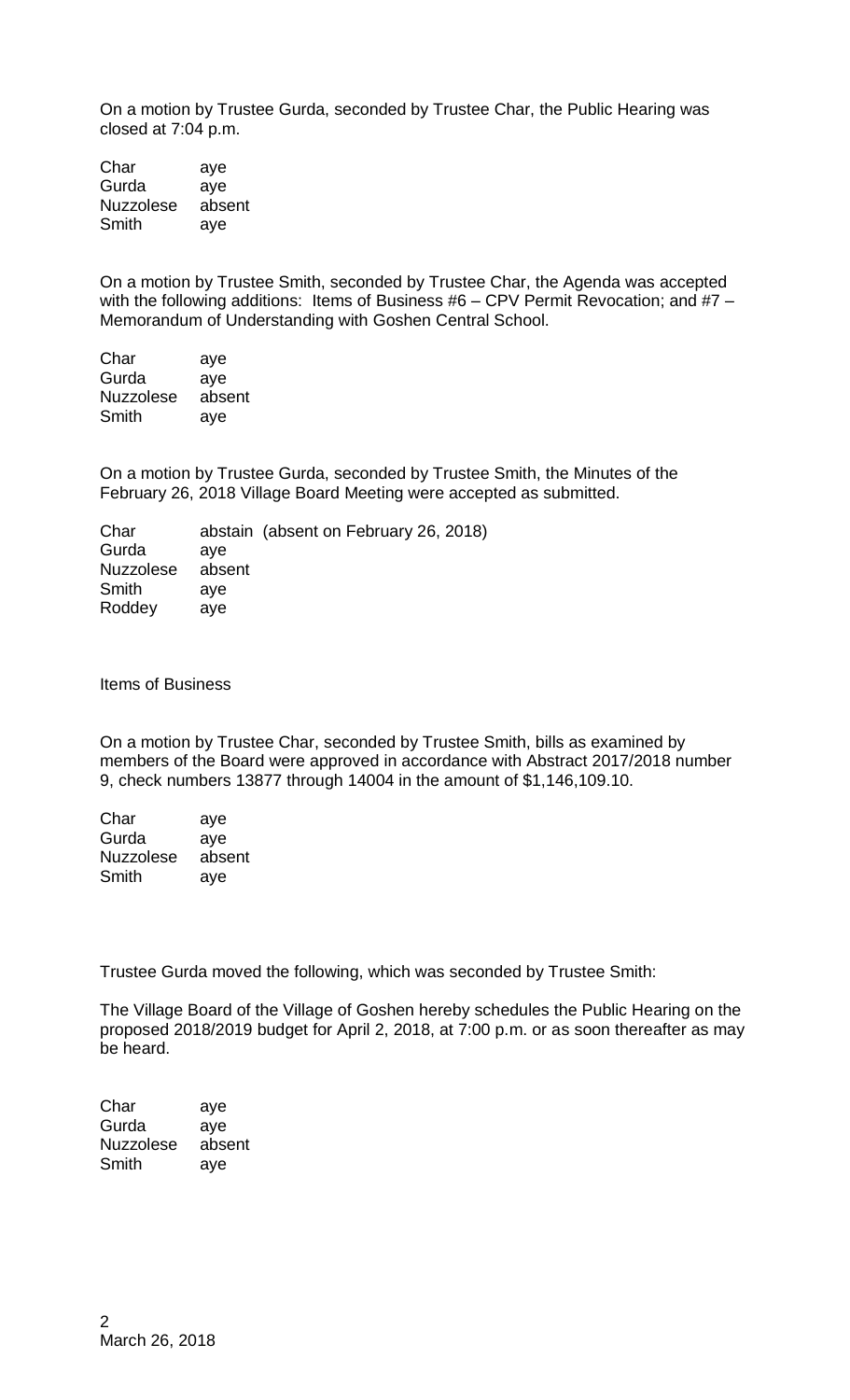On a motion by Trustee Char, seconded by Trustee Gurda, permission is granted for the "Luke Lives On 5K" to be held on May 5, 2018, beginning at 9:00 a.m. The event organizers have provided the necessary Insurance and Indemnification.

| Char             | aye    |
|------------------|--------|
| Gurda            | aye    |
| <b>Nuzzolese</b> | absent |
| Smith            | aye    |

On a motion by Trustee Char, seconded by Trustee Gurda, the Village Board of the Village of Goshen is hereby submitting its Application for consideration under the FY-2019 Orange Urban County Consortium Community Development Program and that the Village Mayor is hereby authorized to submit this Application. The Village Board further certifies that they have read and understood the Orange Urban County Consortium Community Development Guidelines for the FY-2019 program year, and have met all of its applicable requirements and that the information contained in the Application is accurate and true to the best of their knowledge.

| Char             | aye    |
|------------------|--------|
| Gurda            | aye    |
| <b>Nuzzolese</b> | absent |
| Smith            | aye    |

On a motion by Trustee Char, seconded by Trustee Gurda, DPW Superintendent Scott Birney is hereby authorized to attend the Powers and Duties of Local Highway Officials Workshop on April 3, 2018, at the Orange County Cooperative Extension in Middletown NY. The total cost of this training is \$50.00.

| Char             | aye    |
|------------------|--------|
| Gurda            | aye    |
| <b>Nuzzolese</b> | absent |
| Smith            | aye    |

Mayor Roddey turned the floor over to resident Jared Quattrini, who read a statement of support for the revocation of all State permits issued to Competitive Power Ventures for its generation plant in Orange County, New York.

The following was moved by Trustee Char, and seconded by Trustee Gurda:

RESOLUTION OF THE VILLAGE BOARD URGING THE GOVERNOR OF NEW YORK STATE AND THE DEC TO EXPLORE WITHIN ALL CURRENT LAW AND ALL OPTIONS TO REVOKE ANY AND ALL STATE PERMITS TO ANY PROJECT IN WHICH CRIMINAL CONDUCT BY PUBLIC OFFICIALS OCCURRED AND OR THE APPLICANT OR AGENT OF THE APPLICANT IS CONSIDERED "UNSUITABLE" OR A BAD ACTOR FOR WHICH PERMITS WERE ISSUED. SUCH ACTION MUST APPLY RETROACTIVELY TO THE CPV PROJECT IN ORANGE COUNTY**.** 

**WHEREAS,** on March 6, 2018, the Governor's former executive deputy secretary, Joseph Percoco was convicted for soliciting and accepting more than \$300,000 in bribes from executives working for two companies doing business with New York State;

**WHEREAS,** after a trial by jury in Federal District Court, it was found that the bulk of the \$300,000 in bribes came from Competitive Power Ventures ("CPV"), for its power generation plant in Orange County, New York; and

**WHEREAS,** after a trial by jury in Federal District Court, it was found that the former CPV Vice President of External Affairs and Government Relations for CPV, has been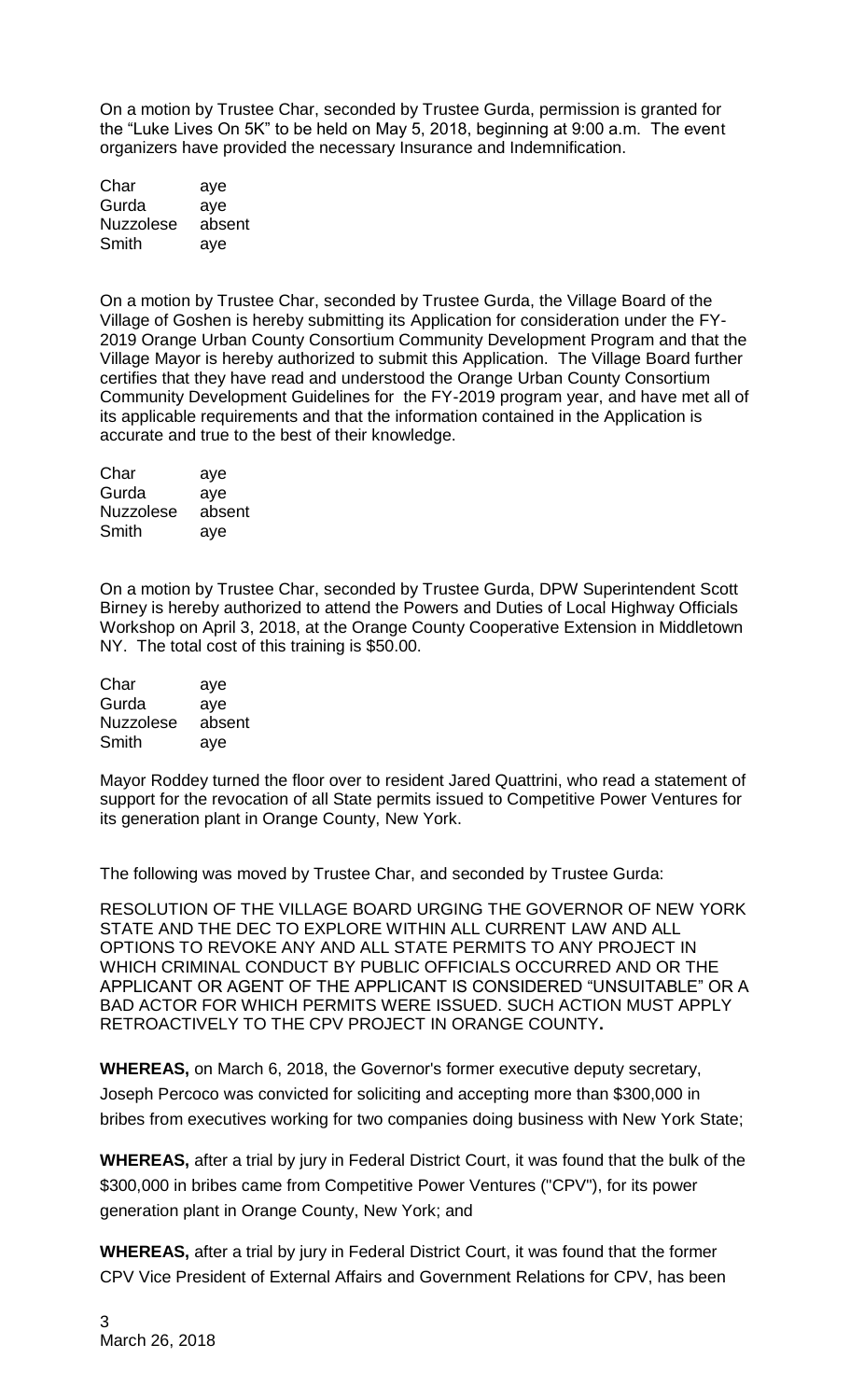indicted on bribery charges, and credible evidence has come out at trial which indicates that CPV's CEO, also had knowledge of, and, at minimum, removed internal barriers to the bribery scheme: and

**WHEREAS,** this Village Board finds that state projects that have been directly tied to criminal conduct by public officials should not be allowed to benefit from their actions, and therefore all permits issued by the state agencies must be revoked, and in the case of CPV, such permits must be revoked retroactively.

## **NOW, THEREFORE,** be it hereby

**RESOLVED,** that We, the Village Board of the Village of Goshen, hereby urge the Honorable Andrew Cuomo, Governor of the State of New York, to instruct the Director of the New York State Department of Environmental Conservation to invoke the Environmental Conservation Law's Uniform Procedures Act which authorizes the DEC to suspend, revoke or modify an existing regulatory permit and apply retroactively to therefore revoke all permits issued to the CPV project in Orange County; and be it further

**RESOLVED,** that we, the Village Board of the Village of Goshen, hereby urge the Honorable Andrew Cuomo, Governor of the State of New York, to direct the Director of the New York State Department of Environmental Conservation to invoke the DEC's DEE-16 Policy. Its guidance repeatedly references the Department's authority to revoke permits in situations where the permittee or applicant is "unsuitable" " i.e., a bad actor. *See* DEE-16 Policy at I. It further explains that DEC's is "command[ed]" by the legislature to "take reasonable steps to ensure that the applicant is a fit and proper person to engage in the permitted . . . activity." *Id.* at III., and apply to and revoke all permits issued to the CPV project in Orange County; and be it further

**RESOLVED,** that the Clerk of the Village of Goshen forward a certified copy of this resolution to the Honorable Andrew Cuomo, Governor of the State of New York, the Speaker of the New York State Assembly, the Majority Leader of the New York State Senate and all Senators and Assembly Members whose Legislative Districts are in Orange County and to U.S. Senators Charles E. Schumer and Kristen E. Gillibrand, U.S. Congressman Sean Patrick Maloney and to the Commissioners of the Federal Energy Regulatory Commission.

| <b>Trustee Char</b>      | ave | <b>Trustee Gurda</b> | ave |
|--------------------------|-----|----------------------|-----|
| Trustee Nuzzolese absent |     | <b>Trustee Smith</b> | ave |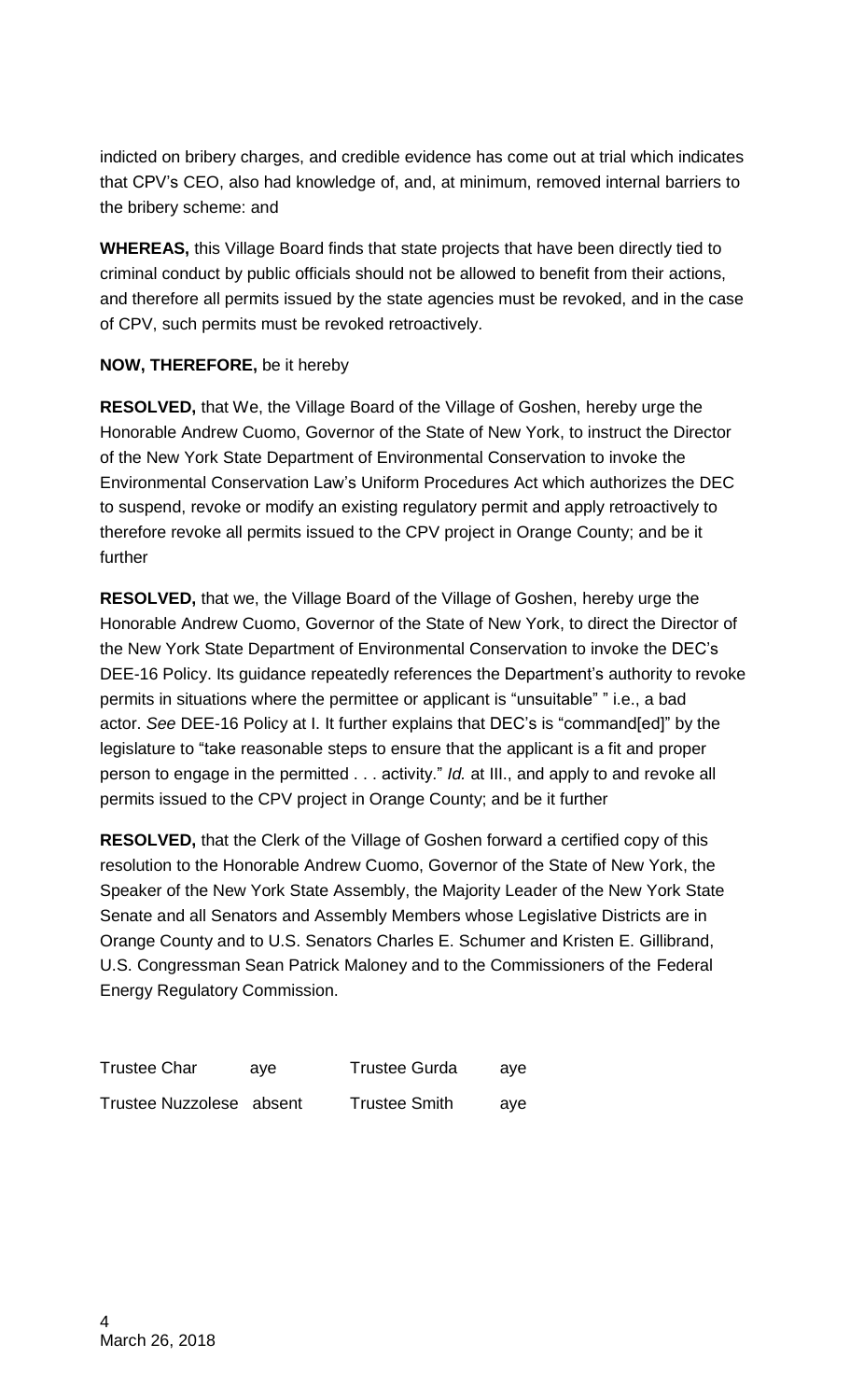On a motion by Trustee Char, seconded by Trustee Smith, Mayor Roddey was authorized to sign the Memorandum of Understanding with the Goshen Central School District for the provision of Village Police Officers in each school.

| Char | ave | Gurda | ave |
|------|-----|-------|-----|
|      |     |       |     |

Nuzzolese absent Smith aye

## **MEMORANDUM OF UNDERSTANDING**

This MEMORANDUM OF UNDERSTANDING ("MOU"), dated March \_\_\_\_, 2018, and made effective as of February 27, 2018, by and between the **VILLAGE OF GOSHEN,** a municipality organized and existing under the laws of the State of New York, having its principal office at 276 Main Street, Goshen, New York 10924 (the "Village" or "Goshen"), and the **GOSHEN CENTRAL SCHOOL DISTRICT**, a central school district organized and existing under the laws of the State of New York, having its principal office at 227 Main Street, Goshen, New York 10924 ("School District") hereby recites as follows:

**WHEREAS,** the School District has requested that the Village provide law enforcement protection by dedicating one Village Police Officer to each school building in the District; and

**WHEREAS,** the said school district buildings at which law enforcement protection will be provided by the Village to the School District are designated as follows: (1) the Scotchtown Avenue School; (2) the Goshen Intermediate School; (3) the C.J. Hooker School; and (4) the Goshen High School, hereinafter collectively referred to as the "Goshen Schools"; and

**WHEREAS,** the School District has agreed to be responsible for the salary and fringe benefit costs actually incurred by the Village in connection with the staffing of the Goshen Schools with law enforcement protection as herein provided; and

**WHEREAS,** pursuant to the terms of this MOU, the School District agrees to make payment to the Village for such law enforcement protection at such times and upon such terms as are herein provided; and

**NOW, THEREFORE,** in consideration of the mutual covenants herein contained and other good and valuable consideration, the Parties agree, as follows:

- 1. **Law Enforcement Protection Hours and Location**: The Village will provide a Village police officer who will be present during the respective school days for each of the Goshen Schools as hereinabove identified as follows:
	- Scotchtown Avenue School from the hours of \_\_\_\_\_\_\_ to \_
	- Goshen Intermediate School from the hours of \_\_\_\_\_\_ to \_\_\_\_\_\_;
	- C.J. Hooker Middle School from the hours of \_\_\_\_\_ to \_\_\_\_\_\_\_;
	- Goshen Central High School from the hours of \_\_\_\_\_\_\_ to \_

2. **Calculation of amount to be paid by the School District**: The School District agrees to be responsible for the actual costs, inclusive of fringe benefits, incurred by the Village in connection with the compensation to be paid to each police officer. Specifically, the School District will pay each Village Police Officers respective rate of pay and allocable fringe benefits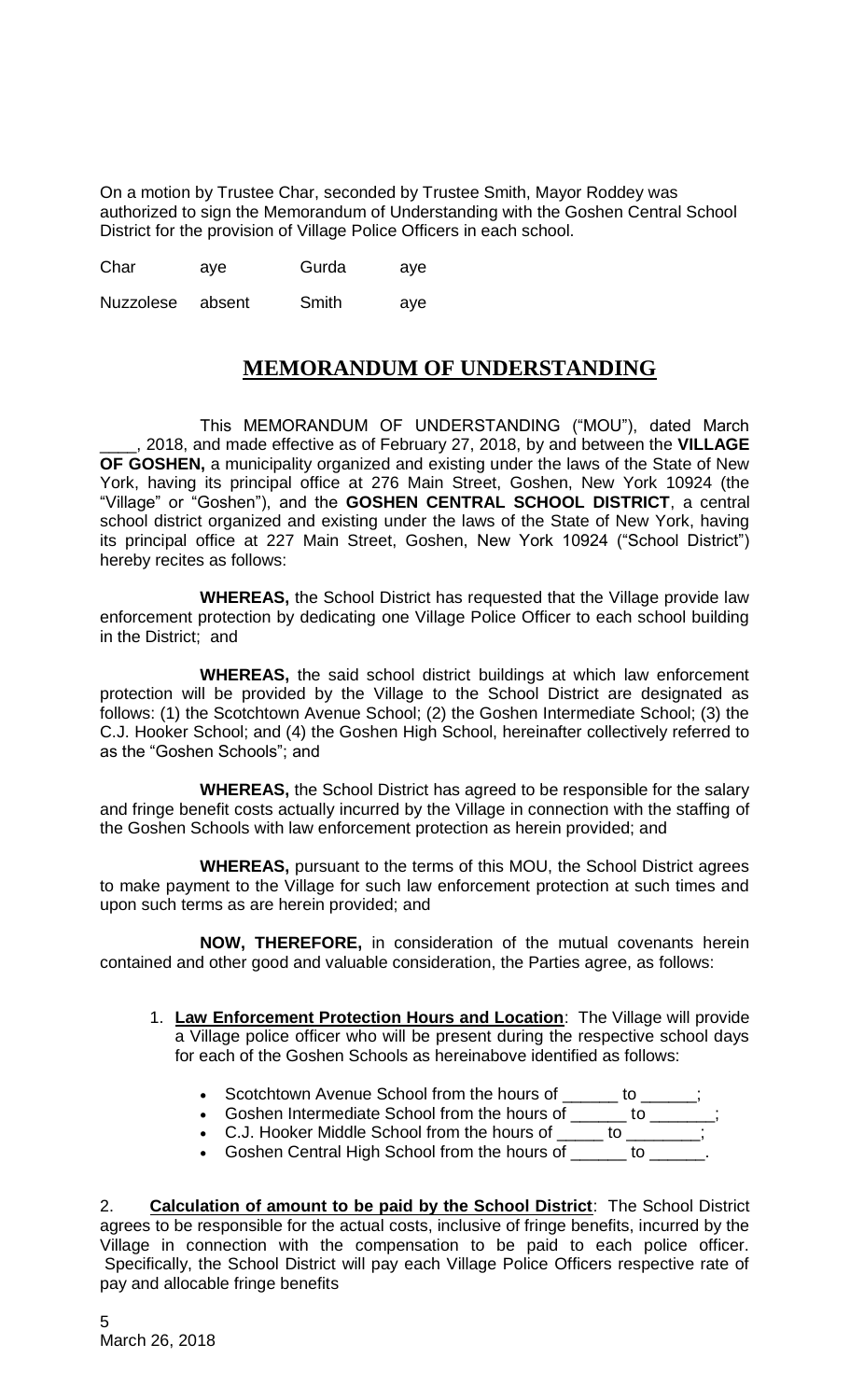3. **Payment:** The Village shall invoice the School District for such law enforcement protection in said amounts that shall be calculated as herein provided every two weeks. Payment in full shall be due within two weeks of the issuance of the invoices by the Village.

4. **Authority to Execute the MOU:** The Village and the School District have approved this MOU for execution by the Mayor on behalf of the Village and the Superintendent of School on behalf of the School District. MOU may be executed in any number of counterparts, each of which shall be deemed an original, but all of which together shall constitute one and the same instrument, and any of the Parties or signatories hereto may execute this MOU by signing any such counterpart.

5. **Binding Document and Governing Law:** This MOU shall be binding upon and inure to the benefit of the Parties and their respective legal representatives, designees, successors and assigns, and shall be governed by and construed in accordance with the laws of the State of New York without regard to any conflicts hereunder.

6. **Termination Date:** This MOU shall terminate on June 22, 2018.

 **IN WITNESS WHEREOF,** the Parties have executed this MOU as of the date first written above.

## **VILLAGE OF GOSHEN GOSHEN CENTRAL SCHOOL DISTRICT**

By: \_\_\_\_\_\_\_\_\_\_\_\_\_\_\_\_\_\_\_\_\_\_\_\_\_\_\_\_\_ By:\_\_\_\_\_\_\_\_\_\_\_\_\_\_\_\_\_\_\_\_\_\_\_\_\_\_\_\_\_\_\_\_\_

Mayor/Trustee Comments

Trustee Gurda reported for the Water Department that crews have been clearing a 16" water transmission line right-of-way from the water plant, and a water main leak on St. John Street was repaired.

Trustee Smith noted that the Senior Center had a successful St. Patrick's Day luncheon, and plans are underway for the Senior Prom in April.

Mayor Roddey announced that the Public Hearing on the proposed 2018/2019 Budget will be at the next Meeting, April 2<sup>nd</sup>.

Citizens' Comments

Comments were received from Ann Marie Pettit, Pramilla Mallick, Debbie Corr, Ovid Figueroa, and Walt Jensen.